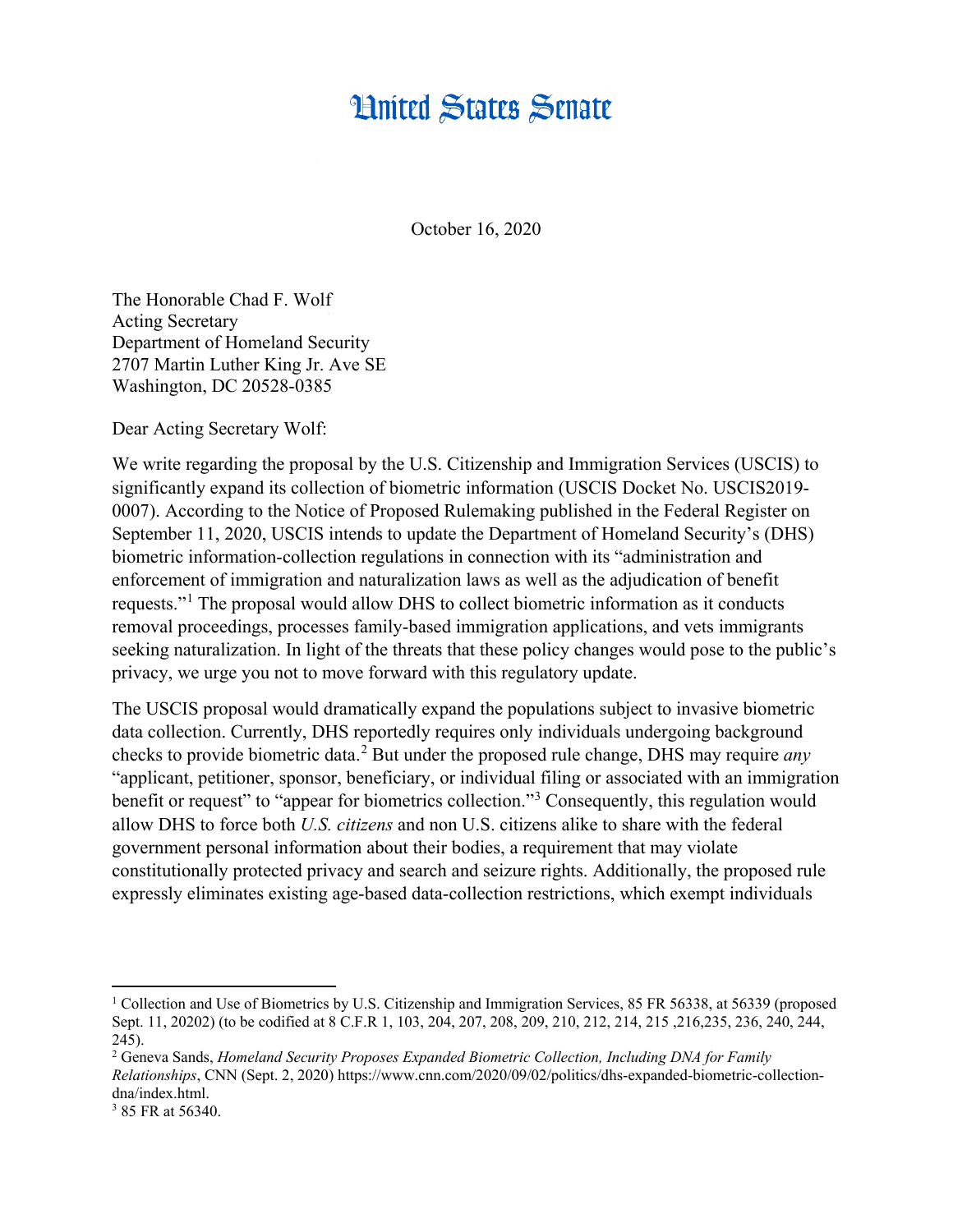The Honorable Chad F. Wolf October 16, 2020 Page 2

under the age of 1[4](#page-1-0) from biometric-data collection.<sup>4</sup> The USCIS proposal would allow DHS to subject children, a uniquely vulnerable population, to this invasive practice. By your own estimates, this expanded program would amass highly sensitive, biological information from more than six million people.<sup>[5](#page-1-1)</sup> Compelling non-citizens navigating the U.S. immigration system to submit to data collection involving highly sensitive and immutable information carries serious privacy risks; subjecting U.S. citizens and children to this surveillance would be unacceptable.

We are also concerned that the proposal would increase the types of data that USCIS collects, allowing the agency to create detailed biological profiles of individuals involved in the immigration system. USCIS currently uses fingerprint technology. The proposed rule would permit collection of voice prints, eye scans, facial images, and palm prints. Additionally, the proposal would allow DHS to require certain individuals to submit "DNA test results" in order to "verify a claimed genetic relationship."[6](#page-1-2) Expanding biometric-data collection in this manner would chill legal immigration, be inconsistent with our privacy values, and pose disproportionate risks to individuals of color.<sup>[7](#page-1-3)</sup> The scope, sensitivity, and invasiveness of the proposed DHS biometric data collection program would amount to an unacceptable escalation of government surveillance.

Your agency's record of failing to protect the biometric data it already collects underscores the problematic nature of this regulatory proposal. According to a recent report from the DHS Office of the Inspector General, a data breach involving a facial recognition pilot program at U.S. Customs and Border Protection (CBP) resulted in the exposure of more than 180,000 traveler images.[8](#page-1-4) According to the same report, more than a dozen of these images later appeared on the dark web. A privacy invasion of this nature is particularly harmful because victims of biometric data theft—as opposed to episodes involving credit card numbers or login credentials, for example— cannot easily protect themselves by changing the breached information. The Inspector General's conclusion that DHS "did not adequately safeguard sensitive data on an unencrypted device used during its facial recognition technology pilot" cast serious doubt on your agency's ability to responsibly manage its current biometric-data collection. It raises even more questions about how USCIS could conduct a vastly expanded program consistent with safeguarding the public's privacy.<sup>[9](#page-1-5)</sup>

The timing of the USCIS proposal adds concerns. Congress is currently debating important legislation that would govern biometric data practices, including the government's collection of

 $\overline{\phantom{a}}$ 

<span id="page-1-0"></span><sup>4</sup> Preparing for Your Biometric Services Appointment, U.S. Citizenship and Immigration Service, https://www.uscis.gov/forms/filing-guidance/preparing-for-your-biometric-services-appointment (last visited Oct. 9, 2020).

<span id="page-1-1"></span><sup>5</sup> 85 FR 56338 at 56343. 6 *Id.* at 56353.

<span id="page-1-2"></span>

<span id="page-1-3"></span><sup>7</sup> Patrick Grother et. al., *Face Recognition Vendor Test (FRVT) Part 3: Demographic Effects,* National Institute of Standards and Technology Interagency or Internal Report 8280 (2019). 8 *Review of CBP's Major Cybersecurity Incident during a 2019 Biometric Pilot OIG-20-71*, United States

<span id="page-1-4"></span>Department of Homeland Security, Office of the Inspector General (Sept. 21, 2020),

<span id="page-1-5"></span>https://www.oig.dhs.gov/sites/default/files/assets/2020-09/OIG-20-71-Sep20.pdf. 9 *Id.*